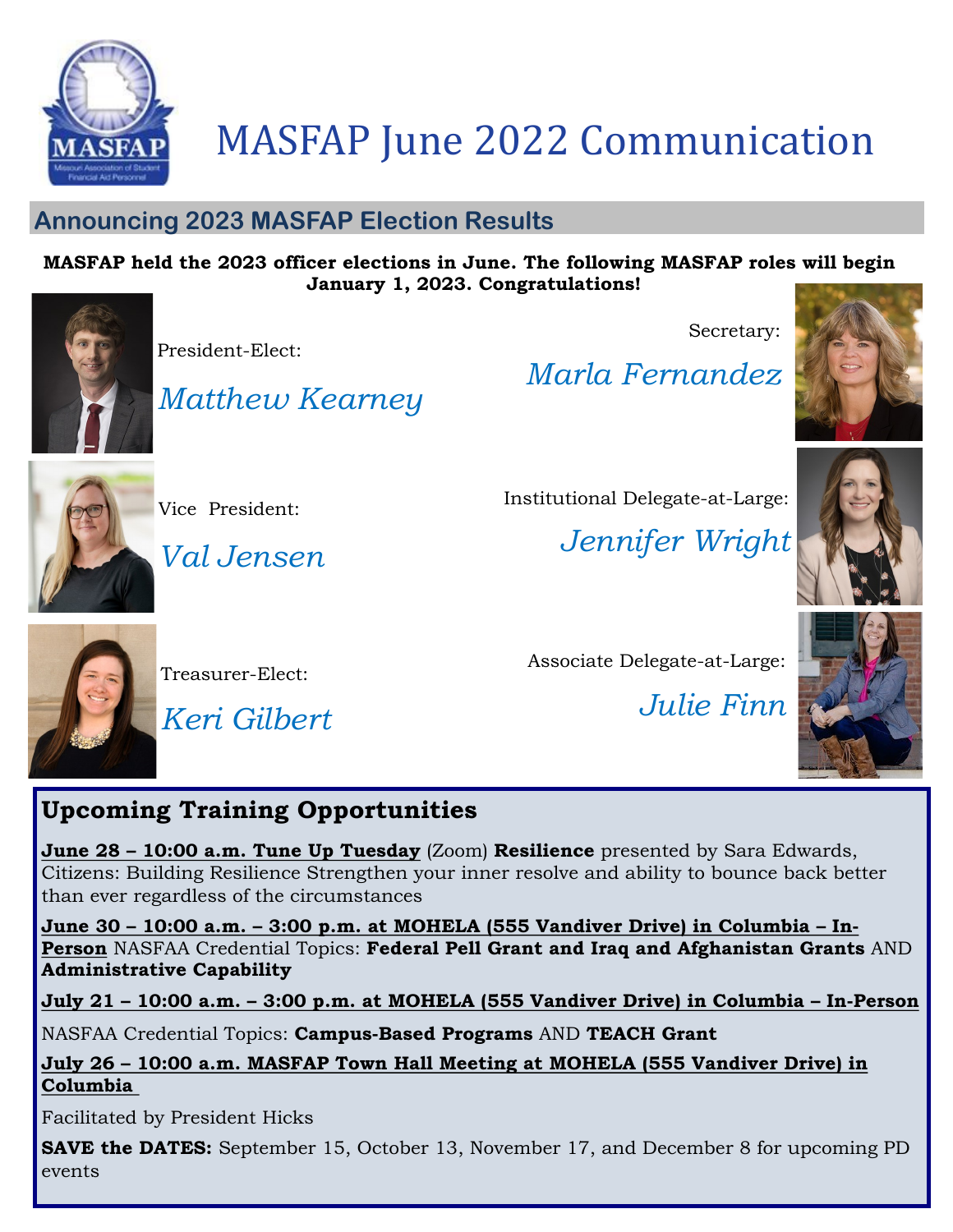

# MASFAP June 2022 Communication Continued—Page 2

#### **MASFAP Annual Conference Update**



Share the magic and be entertained with MASFAP this November. The groundwork has been laid to bring MASFAP another extraordinary celebration.

This year's conference, themed *The Magic in You*, is intended to empower you as a mentor and an advocate not just for your students, but for yourself. With knowledge and a little practice, you can unlock secrets to being your very best.

There has been overwhelming support for holding our conference in-person. MASFAP recognizes and respects the concerns some may have, and the Program Committee will take every precaution available to ensure a safe and enjoyable experience at the beautiful [Lodge of the Four Seasons.](https://4seasonsresort.com/)

Our charity partner will focus on positive mental health and wellbeing. In light of **\*broadly gestures at everything\***, the committee is excited to partner with an organization whose mission is to help students find the best in themselves and to transform lives for the better through outreach and resources.

The Program Committee's next step is to schedule conference sessions so that everyone, regardless of experience or job title, will gain something. Your input is still welcome even though sessions proposals have been received. If you know of a way to make this conference special, email your suggestions to [StephenGarman@missouristate.edu.](mailto:StephenGarman@missouristate.edu)

Be on the lookout for more conference details as Summer moves along. Until then, mark off **November 7-9** on your calendar.

See you at the lake,

*Stephen Garman* Vice President and Program Chair

Missouri State University

### **High School Counselor Workshops Dates Announced!**

The Early Awareness Committee is excited to announce dates for our Fall MASFAP High School Counselor Workshops to be held throughout the state. A huge than you to the institutions who agreed to host these workshops.

- 1. Kansas City- UMKC- 9/20
- 2. Hannibal- Hannibal LaGrange- 9/22
- 3. Cape Girardeau- SEMO- 9/27
- 4. St. Louis- Wash U- 9/28
- 5. Columbia- Stephens College- 10/5
- 7. St. Joseph- Missouri Western- 10/7
- 8. Springfield- MSU- 10/12
- 9. Joplin- Missouri Southern State University-10/13
- 10.Kirksville- Truman- 10/26
- 11.Rolla- MO S&T- 10/27
- 12.West Plains- MSU- West Plains- 11/2
- 13.Poplar Bluff- Three Rivers College- 11/3
- 14.Trenton—North Central Missouri College—TBD

6. Sedalia- State Fair Tech- 10/6